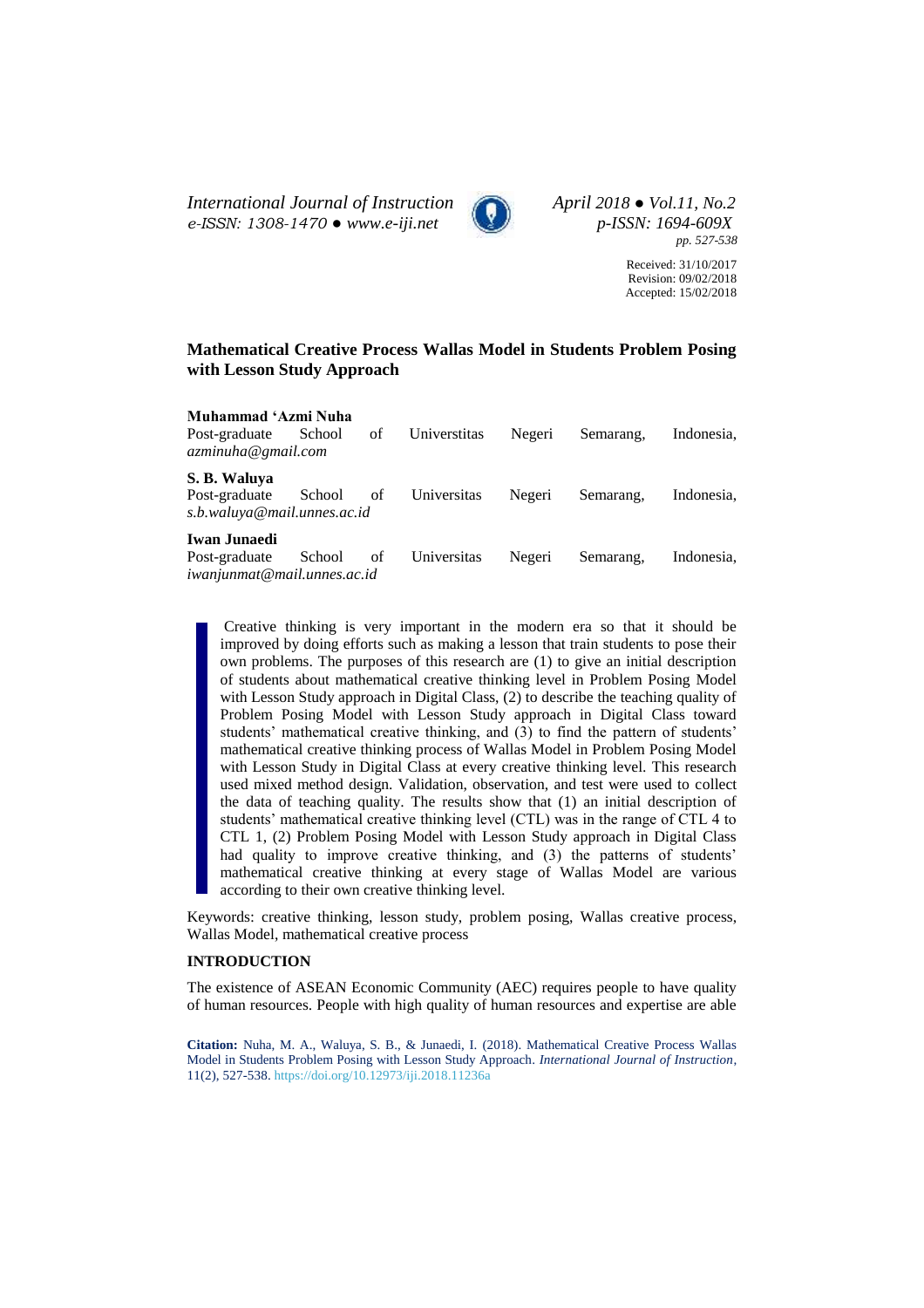to work together, perform high level of thinking skill, be creative, have skill, understand various cultures, and be communicative and have long life learning for facing global competition. Arnyana (2006) explained that to solve the problem, we need an intellectual modal, especially higher order thinking in order to become a good worker. Therefore, creative thinking becomes very important to be given to someone since his early age. This can be realized by giving creative learning in the students' mathematics class.

Problem solving is a way used by Silver (1997) to develop students' mathematical creativity. Siswono (2010) viewed mathematical creative thinking as a combination of logical and divergent thinking in intuition but still consciousness. When a person applies creative thinking to solve a problem, divergent thinking will generate ideas or new ideas. Thinking logically involves rational and systematic process to examine and validate conclusions. Meanwhile, thinking divergently is considered as thinking ability to find ideas to solve the problem.

Lestari (2015) described problem posing as teaching model in which the students are asked to pose a problem based on certain situation. Silver (1997) explained that students cannot only be fluent in generating many problems from a situation but they can also develop flexibility with generating many solutions in the problem. In addition, students can also develop ability in generating new solution through that way.

Efforts to improve creative thinking should be done through teaching in the classroom. Astra, Umiatin, and Jannah (2012) described problem posing model as teaching model that requires students to pose their own problems then solve them independently. This is relevant with the opinion from Zevenbergen, Dole, and Wright (2004) which explained that problem posing was a teaching model that emphasizes students to pose their own problems. These strategies can provide benefits for students to involve their mathematical ideas. Problem posing model can give an overview of students' mathematical creative process in posing problem.

Purnomo, Kartono, and Widowati (2015) had developed teaching tools using problem posing model. The results of this study stated that the teaching tools using problem posing model achieve criteria of valid, practical, and effective toward mathematics teaching. It showed that the problem posing model was right used in mathematics teaching. In addition, problem posing model could provide an overview of the students' mathematical creative process when posing a problem.

According to Siswono (2004), creative process was a combination process of thinking logically and divergently. Thinking divergently refers to a person ability to find ideas to solve problems while thinking logically is person's ability to verify these ideas into a creative solution. Wallas describes four stages of creative process including preparation, incubation, illumination, and verification (Siswono, 2004; Warr & O'Neill, 2005).

At preparation stage, students will prepare himself to solve the problem by clarifying the problem, collecting relevant data then reviewing it, and looking for ways to solve the problem. Furthermore, at incubation stage, students will be free from the problem. This stage is the beginning process to inflict inspiration which is the starting point of new invention or creation from pre-conscious area. At illumination stage, students get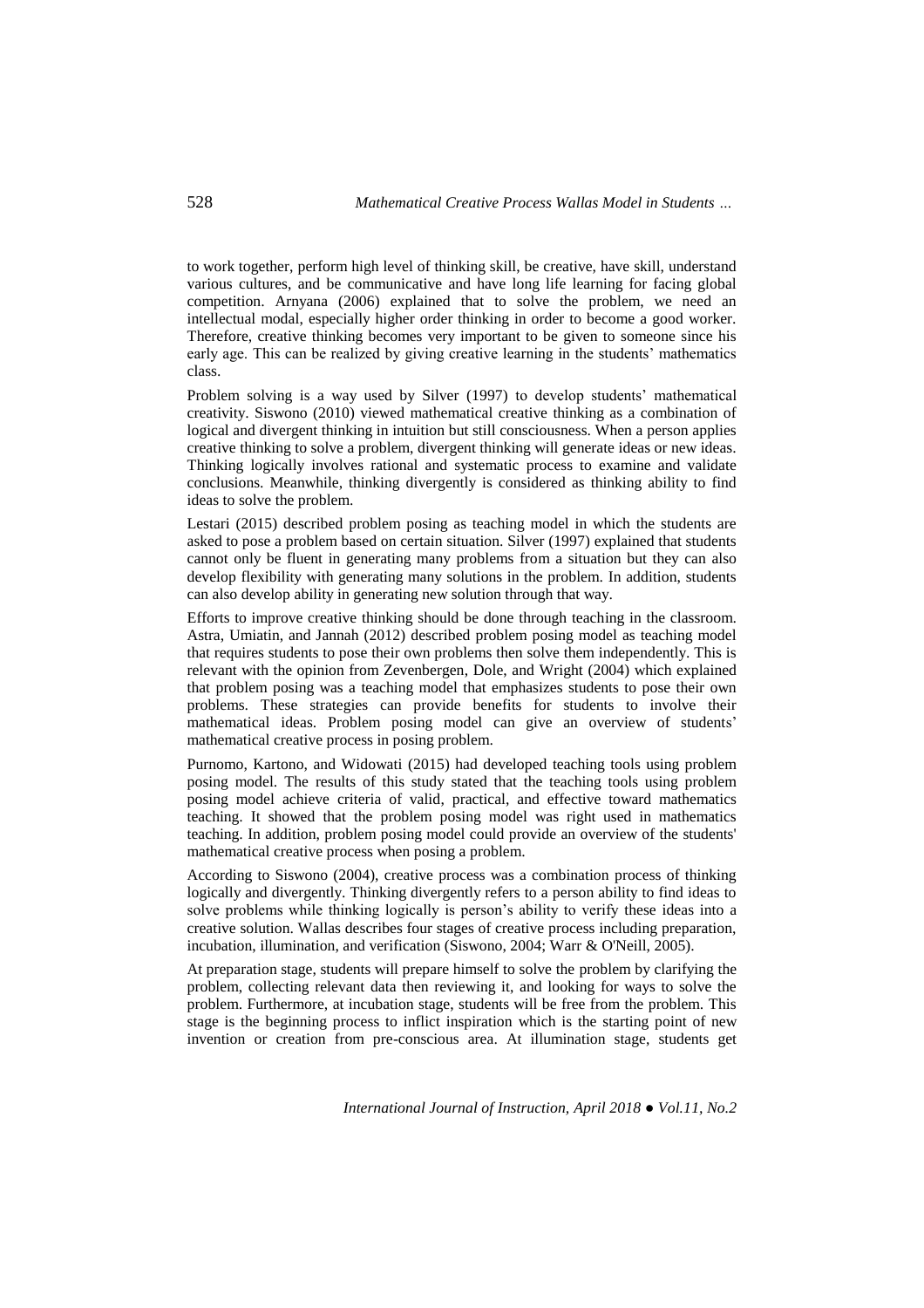solution followed by inspiration and ideas that start and make a new inspiration and idea. In the last stage which is the verification stage, students test and examine solution on reality.

Efforts to improve creative thinking should be accompanied by efforts to improve teaching quality. Improving teaching quality can be done through Lesson Study Approach. Lesson Study is an educational program in Japan to improve teaching quality in the classroom. Stage of Lesson Study were plan, do, and see (Takahashi & Yoshida, 2004; Lenski & Caskey, 2009, Fernandez, 2002; Doig & Groves, 2011; Mahmudi, 2009). The three stages were used to achieve quality in teaching. Plan and do stages have roles for teacher to create valid teaching tools. After teaching tool was valid then it can be continued with doing good teaching in the classroom. In do stage, teacher taught in the classroom with observed by the observer so teaching implementation would be controlled well.

All countries wanted to integrate technology for teaching in the classroom to improve teaching quality. Indonesia was also trying to develop the application of technology through teaching in the classroom; it was one of the 2013 Curriculum standard process. The results of interviews with the chief of Mathematics Teacher Communities in Semarang stated that Semarang would apply digital class that would be tested at certain schools in Semarang. The program was a program that was relevant with the 2013 Curriculum standard contents.

Based on the description, the purposes of this research are 1) to give an initial description of students' mathematical creative thinking in teaching of Problem Posing Model with Lesson Study Approach in Digital Class, (2) to describe teaching quality of Problem Posing Model with Lesson Study Approach in Digital Class toward students' mathematical creative thinking, and (3) to find the pattern of mathematical creative process of Wallas Model of students in Digital Class with Problem Posing Model with Lesson Study Approach at every creative thinking level.

# **METHOD**

### **Research Model**

Research method used in this research was mixed methods by using concurrent embedded strategy. Creswell (2009) explained that concurrent embedded strategy was a mixed method strategy that applies quantitative and qualitative data collection phases at the same time.

### **Populations and Samples**

Population in this quantitative research was all students of eighth graders in State Junior High School 30 of Semarang academic year 2016/2017. The samples of quantitative research were 2 of 9 classes that exist in eight-grade class. One class was selected as the experimental class and the other class was selected as the control class. 8C class was selected as the experimental class and 8D class was selected as the control class. Qualitative research subjects were taken from the experimental class. In the experimental class, students are classified by creative thinking level. Every level of creative thinking was taken 2 students to be qulaitative research subjects to find students creative process of the research subjects.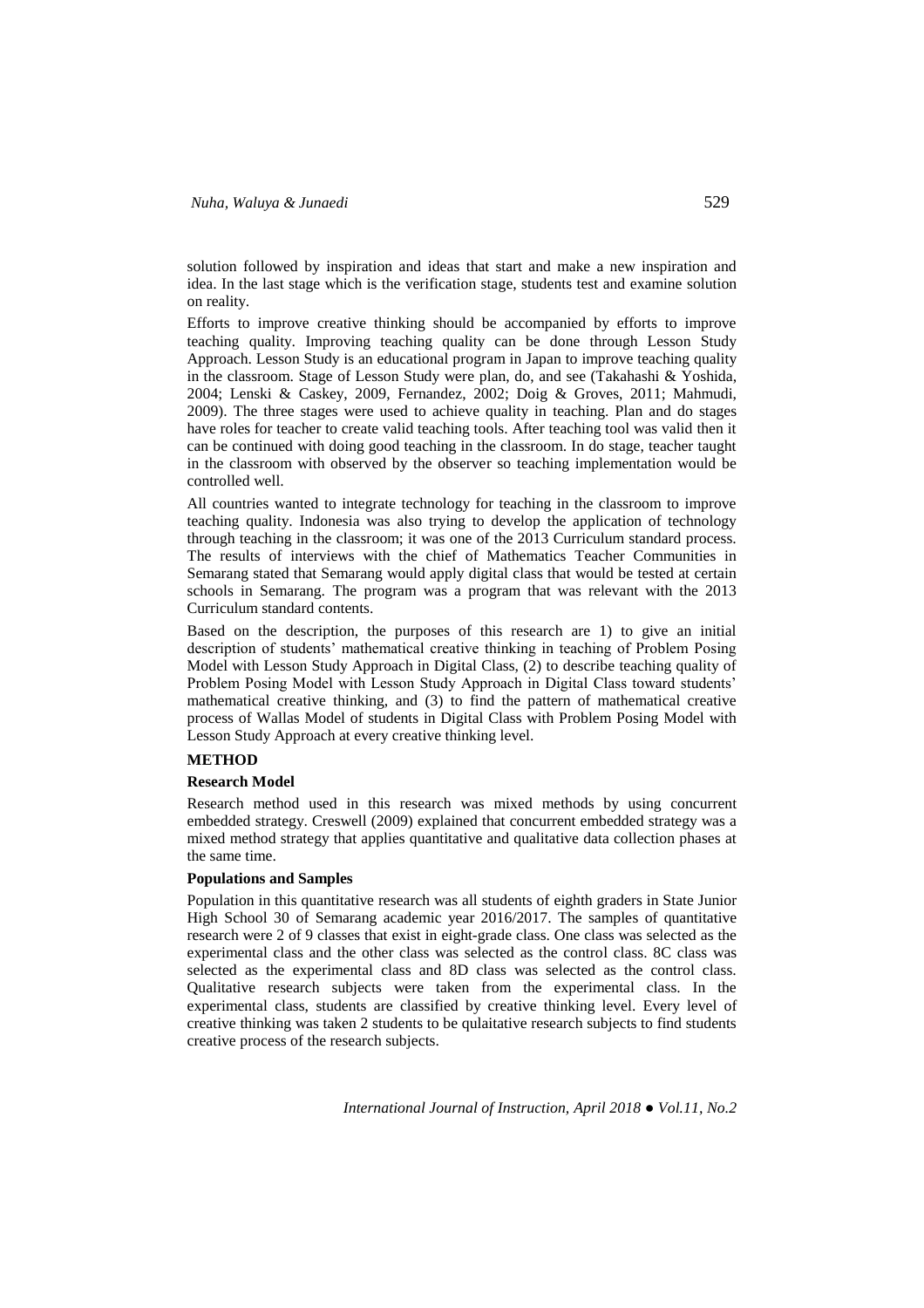# **Data Collection Tools**

Data of initial ability of mathematical creative thinking were taken by giving initial test of mathematical creative thinking in experimental class. The data were used to choose qualitative research subjects.

The data of teaching quality at the preparation stage were collected by validating lesson plans and the mathematical creative thinking tests that had been developed by researcher. The validators in this research were 2 lecturers of Mathematics Education Master Degree Program of Universitas Negeri Semarang and 1 teacher of State Junior High School 30 of Semarang. At the implementation stage, the researcher carried out observation of teaching and gave questionnaires to students of the experimental class. At the evaluation stage, the researcher tested the effectiveness of teaching.

The data of mathematical creative processes is taken using observation, interview, and documentation. Observation data is taken when students are working on the students' worksheets. Two observers focused their observations on the research subjects chosen during the four teaching meetings. Observation sheet was prepared to collect the data of mathematical creative process of the research subjects. Data collected from observations were words that described mathematical creative process of research subjects.

After making observations on the four meetings then the researcher conducted an interview on the research subjects. Interviews were used to collect deeper information that had not been discovered during observations or to confirm the findings in observational data. In addition, interviews are also part of triangulation to compare with observation data for validating data. Documentation of the students' work were taken when they were working on students' worksheet and recording video of interviews with research subjects.

### **Data Analysis**

Data of initial ability of mathematical creative thinking were classified based on creative thinking level. Siswono in Khumaidi (2013) classified the level of students' creative thinking based on the achievement indicators of fluency, flexibility and novelty consisting of five levels: (Creative Thinking Level) CTL 4 (Very Creative), CTL 3 (Creative), CTL 2 (Creative Enough), CTL 1 (Less Creative), and CTL 0 (Not Creative). Criteria for mathematical creative thinking level according to Table 1. Table 1

| <b>Characteristics of Students Creative Thinking Level</b> |         |             |         |
|------------------------------------------------------------|---------|-------------|---------|
| Creative Thinking Level                                    | fluency | flexibility | novelty |
| CTL <sub>4</sub>                                           |         |             |         |
| CTL <sub>3</sub>                                           |         |             |         |
|                                                            |         |             |         |
| CTL <sub>2</sub>                                           |         |             |         |
|                                                            |         |             |         |
|                                                            |         |             |         |
| CTL 1                                                      |         |             |         |
|                                                            |         |             |         |
|                                                            |         |             |         |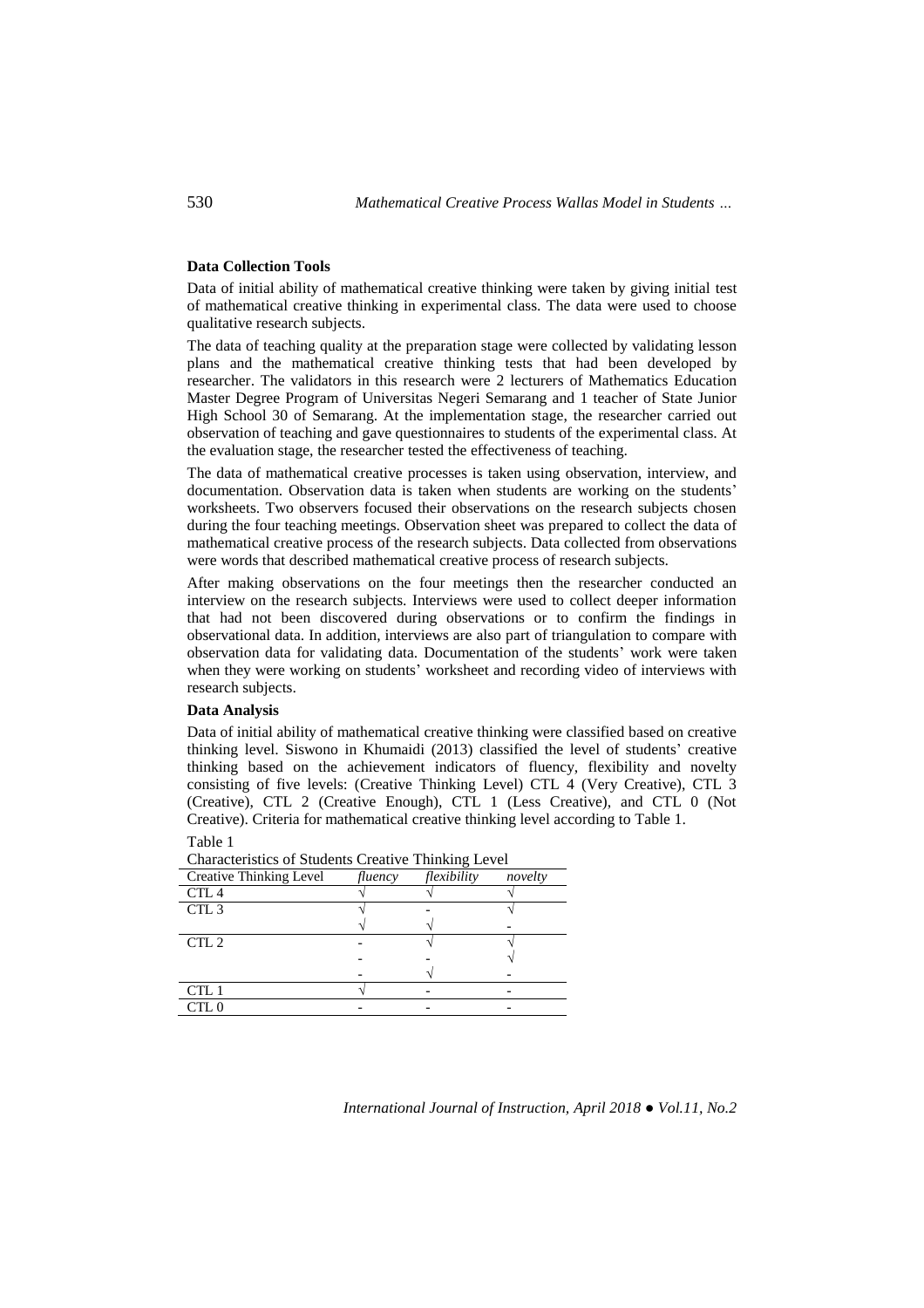The data on planning stage were validation data of lesson plan and mathematical Creative Thinking Test. Three validators carried out the validation of lesson plan and Mathematical Creative Thinking Test. The average validation score of the three validators were converted according to Table 2.

| łΓ<br>ι٣<br>г. |
|----------------|
|----------------|

|     | Teaching Tools Validation Criteria |                                                 |
|-----|------------------------------------|-------------------------------------------------|
| No. | Average Score                      | Criteria                                        |
| 1.  | $1,00 \leq x < 1.75$               | Not Valid                                       |
| 2.  | $1.75 \le x \le 2.50$              | Less Valid                                      |
| 3.  | $2.50 \le x \le 3.25$              | Valid                                           |
| 4.  | $3.25 \le x \le 4.00$              | Very valid                                      |
|     |                                    | x: Validation average score of three validators |

Data obtained in implementation stage were observation data of teacher and student activities. Two observers provide observed teacher and student activities. The average observation score of two observers were converted according to Table 3.

Tabel 3

Teacher and Student Activites Observation Criteria

| No.                                     | Average Score Criteria          |             |
|-----------------------------------------|---------------------------------|-------------|
| 1.                                      | $1,00 \leq x < 1,75$            | Not Good    |
| 2.                                      | $1.75 \le x \le 2.50$           | Enough Good |
| 3.                                      | $2.50 \le x \le 3.25$           | Good        |
| 4.                                      | $3.25 \le x \le 4.00$ Very good |             |
| Observation average seems of two valids |                                 |             |

Observation average score of two validators

Teaching was said to be effective if (1) students achieved classical mastery learning, (2) the average of creative thinking in class which was taught by problem posing with lesson study approach in digital class setting achieve higher score than taht of mastery learning criteria, (3) the average of creative thinking in the class taught by problem posing with lesson study approach in digital class setting was better than class taught by cooperative teaching model.

Students achieved classical mastery learning if a number of students reach mastery learning score more than 75% of the total number of students in the class. The test used z statistic with chance of  $\alpha = 5\%$  (Sudjana, 2005). Testing 2nd criteria using one-sample t test with 1 tailed and testing 3rd criteria using two-sample t test with 1 tailed.

Descriptive analysis was used to analyze data of mathematical creative process of research subjects. Sugiyono (2010) explains that analyzing qualitative data using three stages of analysis of Miles and Huberman model includes data reduction, data presentation, and conclusion. This technique was used to analyze data of mathematical creative process of research subjects.

#### **Reliability and Validity**

Qualitative data of mathematical creative process of research subjects then are tested for its credibility by using triangulation. Triangulation in the research means checking data from various sources, various methods, or various times. These three techniques were carried out in this study.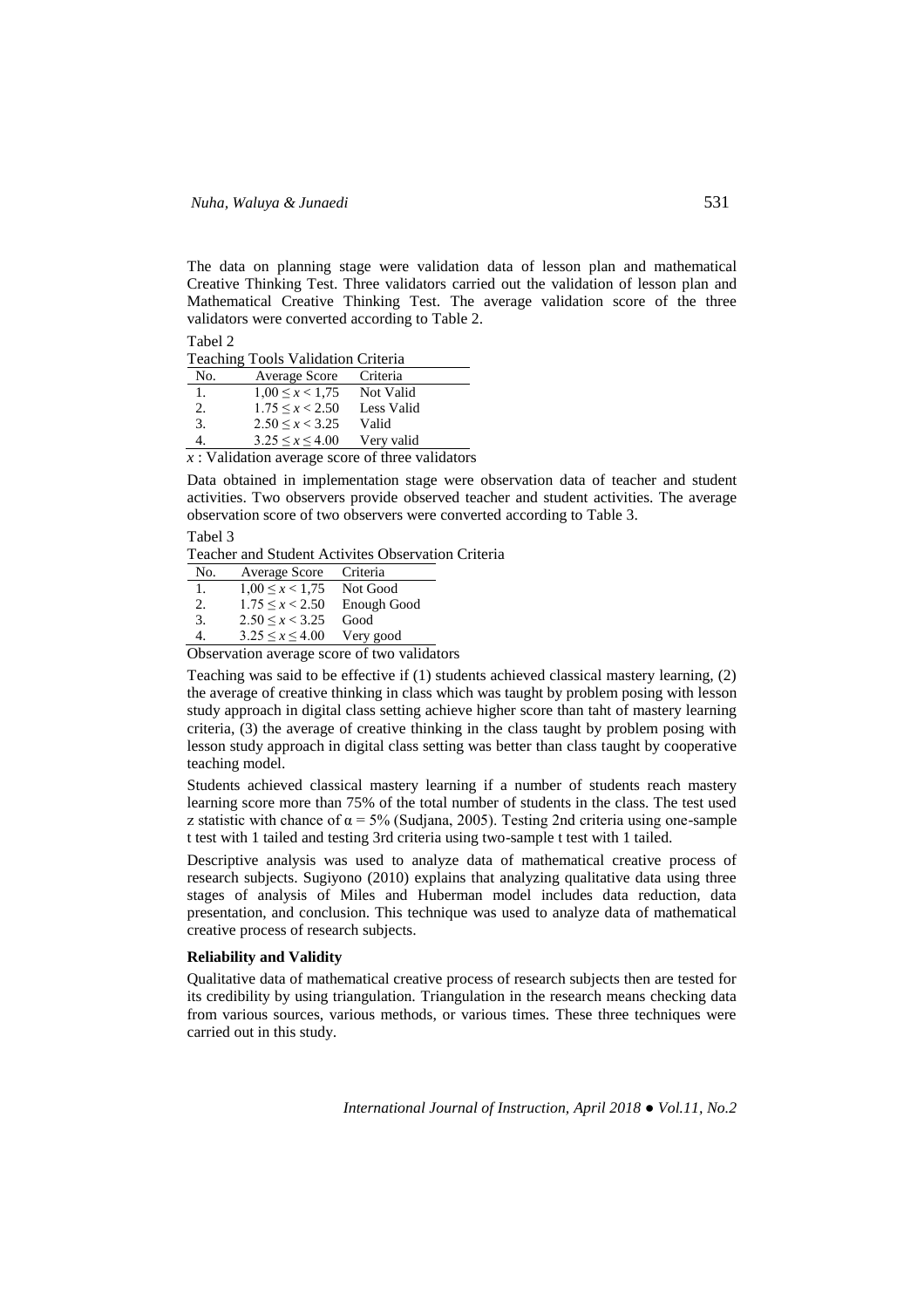Triangulation of source was done by taking more than 1 research subject at every level of mathematical creative thinking. Triangulation of time was done by observing mathematical creative process on learning process for more than 1 time for every research subjects. Meanwhile, triangulation of methods was done by comparing data of mathematical creative process of research subjects between observation and interview.

# **FINDINGS AND DISCUSSIONS**

#### **Mathematical Creative Thinking Initial Level**

Initial level of mathematical creative thinking was collected by giving an initial test of mathematical creative thinking in the experimental class. Results of the data collected showed that 4 students on CYL 4, 20 students on CTL 3, 2 students on CTL 2, 6 students on CTL 1, and no students on CTL 0.

# **Teaching Quality of Problem Posing Model with Lesson Study Approach in Digital Class**

At planning stage, lesson plan made in this research referred to teaching model used. It was problem-posing teaching model. The average of total validation result score of three validators in assessing the lesson plan was 3.47, so it could be stated that the lesson plan was valid. Meanwhile, the test of mathematical creative thinking referred to the indicators of mathematical creative thinking including flexibility, fluency, and novelty. The average of total validation result score of three validators in assessing mathematical creative thinking test was 3.33, so it could be stated that mathematical creative thinking test was valid.

At the implementation stage, teacher activities during the teaching was in very good criteria. The results of observation showed that the average score of teacher activities on the four meetings given by both observers was 3.41. In addition, the students showed good response to teaching of problem posing with lesson study approach in digital class. The result of the questionnaire showed that the average score of students response to teaching was 3.19. The result study of Gonzalez and Deal (2017) explained that through lesson study, teacher could improve mathematics knowledge in teaching, understand students knowledge, and develop teaching tools based on identifying students level of understanding. These opinion was relevant with the results collected that lesson study could improve teachers abilities during the implementation of teaching.

At evaluation stage, (1) problem posing with lesson study approach in digital class achieve classical mastery learning, (2) the average of creative thinking in class which was taught by problem posing with lesson study approach in digital class setting achieve higher score than that of mastery learning criteria, and (3) the average of creative thinking in the class which was taught by problem posing with lesson study approach in digital class setting was better than class which was taught by cooperative teaching model. Therefore, it can be concluded that problem posing with lesson study approach in digital class setting was effective. The result study of Susanti, Sukestiyarno, Sugiharti (2012) stated that problem posing was effective toward mathematics learning outcomes. Study of Susanti et al. was relevant with the results of this study. However, there are differences of the studied variables. Problem posing collaborated with lesson study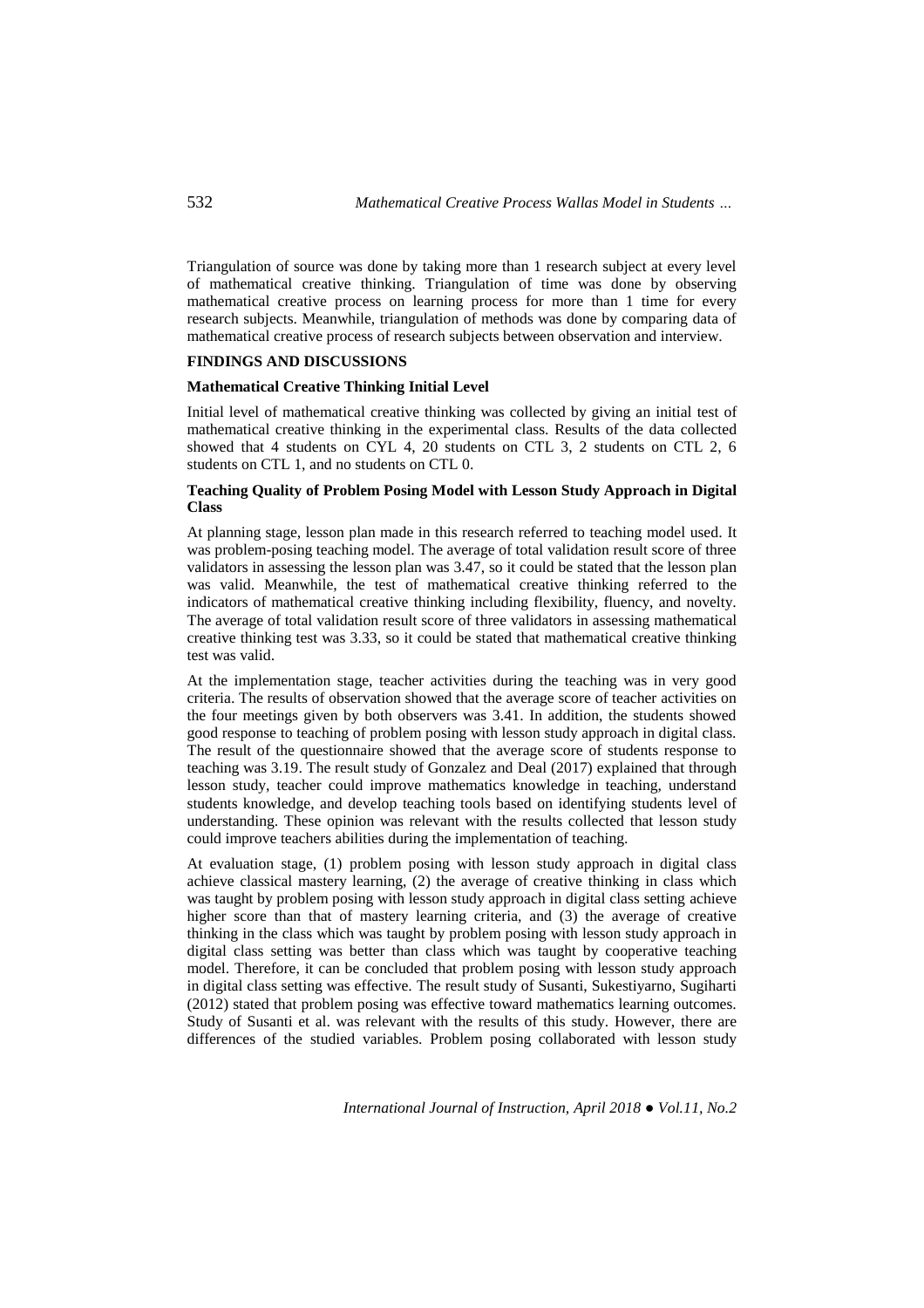approach in digital class setting in this research was effective toward mathematical creative thinking.

### **Mathematical Creative Process**

The data of the results of mathematical creative process based on the creative thinking level at every stage of creative process according to Wallas are as follows.

# *Mathematical Creative Process at Preparation Stage*

At preparation stage, there is no differences at every mathematical creative thinking level. All research subjects were able to state the core of problem correctly and select relevant informations to solve problems. This is relevant with Siswono's research (2004) which states that in preparation stage, there were no significant differences at every creative group. An example of the work result of S1-A (CTL 1) when working on students worksheets was shown in Figure 1.

Diketahui : (Tuliskan informasi yang ada pada masalah)

 $P = 1.2$  m  $l:Im$  $6:1800$ bogian late mardi mengrabition }

Ditanya : (Tuliskan inti masalah yang ditanyakan)

Tentucon volume at bot mord.

#### Figure 1

### Working Result of S1-A at Preparation Stage

S1-A could state the core of problem correctly and select relevant informations to solve the problem. It was shown with working result of S1-A when stating the information and the core of problem in the box. Having no difference with working result of S4-B (CTL 4), S4-B can also state the core of problem correctly and select the relevant information to solve the problem. This was shown in the working result of S4-B when working on



Figure 2

Working Result of S4-B at Preparation Stage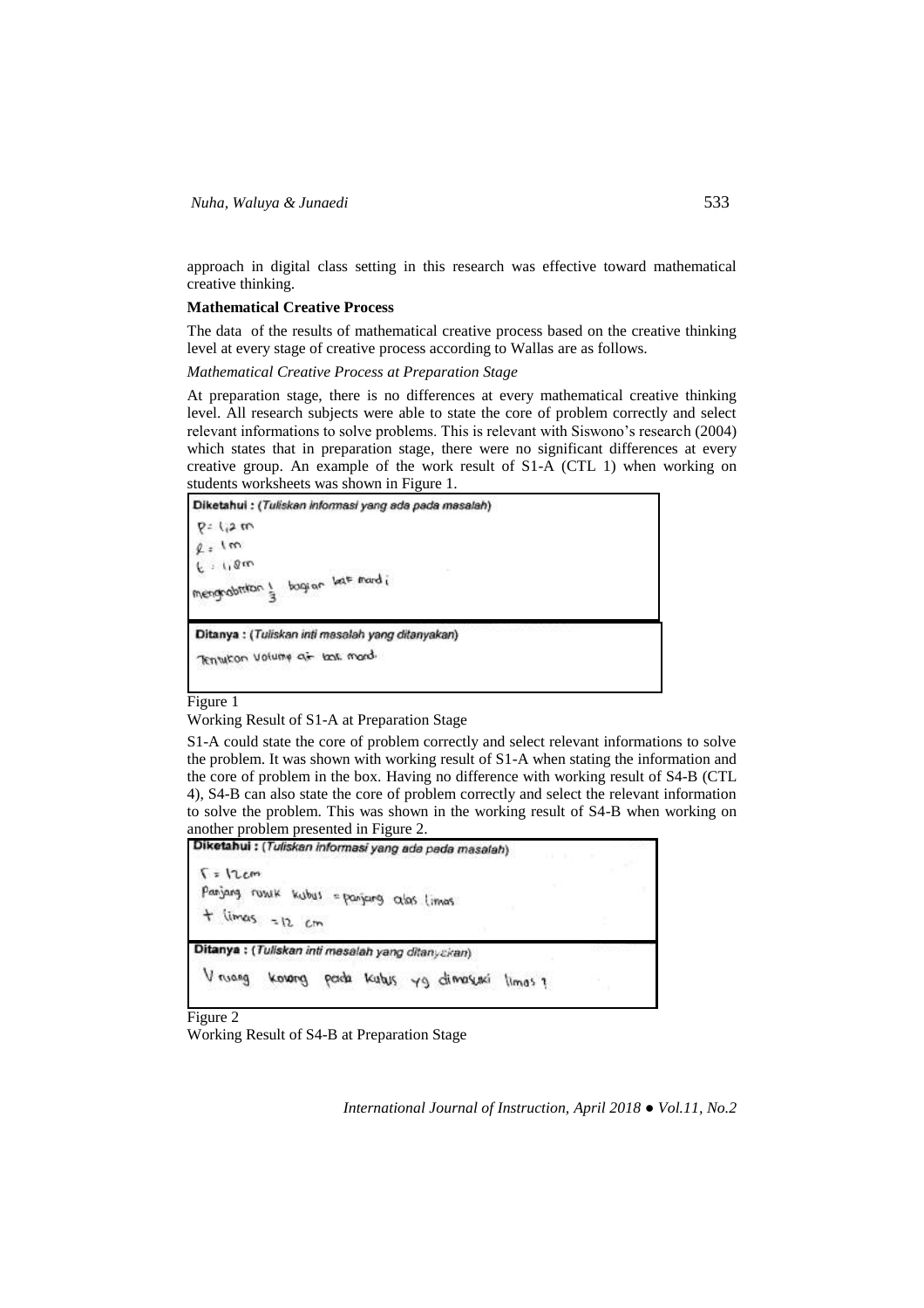#### *Mathematical Creative Process at Incubation Stage*

At the incubation stage, all research subjects on CTL 2, CTL 3, and CTL 4 made notes on paper in order to find ideas using trial and error. Meanwhile, research subjects on CTL 1 did not make notes. When studying on the notes of research subjects, two different purposes were found when making notes on paper. First, the research subjects made notes to test their incoming ideas. The ideas became triggering for the emergences of solution. When the research subject guessed the length of edge from volume of a cube, they tried to determine the length of edge by trying a number then powered by 3 then compared with volume of the cube on the problem. The research subject tried several numbers then they are turned into cube number until they had same value to volume of the cube on the problem. This mindset is used by research subjects at every mathematical creative thinking level. It also showed another information that students in junior high school at any level of thinking still had difficulty to guess directly the cubed number. An example of a S3-A notes (CTL 3) in Figure 3 represents the above description.



Figure 3 S3-A Notes at Incubation Stage

The second purpose of using notes was to generate another idea after finding previous ideas. This was found in the S3-B notes (CTL 3) during the interview. When S3-B was asked to make any polyhedron with volume 216, S3-B determined the shape first. In case of problems in interview, S3-B made a cuboid. Furthermore, S3-B determined the length and width of the cuboid and ended by calculating the height of the cuboid by dividing the volume on the problem with the length and width of the cuboid. Research subjects still had less practice for determining cube root from number. This was relevant with Orton (2004), when someone was given stimulus about multiplicative operation so he will give quick response by recall his memory about multiplicative product. An example of S3-B notes was shown in Figure 4.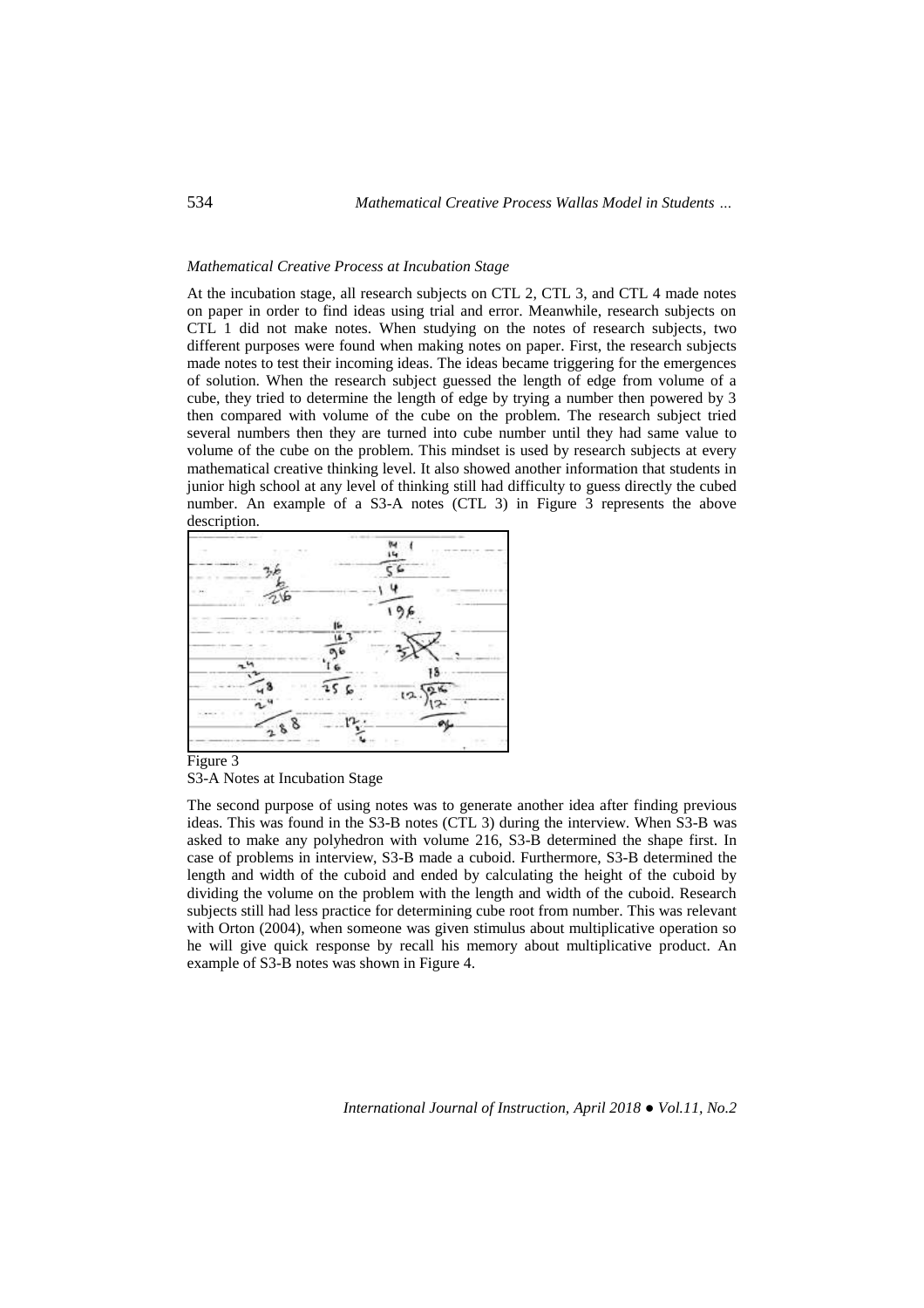

Figure 4

S3-B Notes at Incubation Stage

Another information at incubation stage was that subjects of CTL 2 and CTL 4 move to other problems when they had difficulty. Interview with S2-B (TKBK 2) showed these information.

|  |  |  |  | When you have trouble on solving problem, what do you do? |
|--|--|--|--|-----------------------------------------------------------|
|--|--|--|--|-----------------------------------------------------------|

S2-B : I'm looking for an easier problem, I move to it.

Different information shown at research subjects. CTL 1 and TKBK 3 prefer to stay to solve their faced problems. Interviews with S3-A showed these information.

| $\mathbf{I}$ | When you found trouble, what do you do?                             |
|--------------|---------------------------------------------------------------------|
| $S3-A$ :     | I use my logic, I make an example.                                  |
| $\mathbf{I}$ | When you have trouble, do you like to move other problem or stay on |
|              | your faced problem?                                                 |
| $S3-A$ :     | Stay on my faced problem.                                           |
| $\Omega$     | Why you stay on your faced problem?                                 |
| $S3-A$ :     | I want to finish it first.                                          |

Research subject on CTL 2 and CTL 4 did not see a problem when looking for an idea for solving problem. Meanwhile, CTL 1 and 3 prefer to read the problem repeatedly and fully when looking for an idea for solving problem. This is contrary to Siswono's research (2004) which stated that all students tend to stop and observe textual and visual information when they were deadlocked in solving problems.

When posing problem, 6 research subjects were able to pose problem well. The six research subjects were the research subjects on CTL 2, CTL 3, and CTL 4. This was very different from research subjects on CTL 1. Research subjects on CTL 1 are less able to pose problem well. They were less able to divide the main problem into a less simple problems to help solve the main problem. Posed problems of research subjects on CTL 1 was not complete to solve the problem. An example of the result of posed



Figure 5

Posed Problems of S1-B at Incubation Stage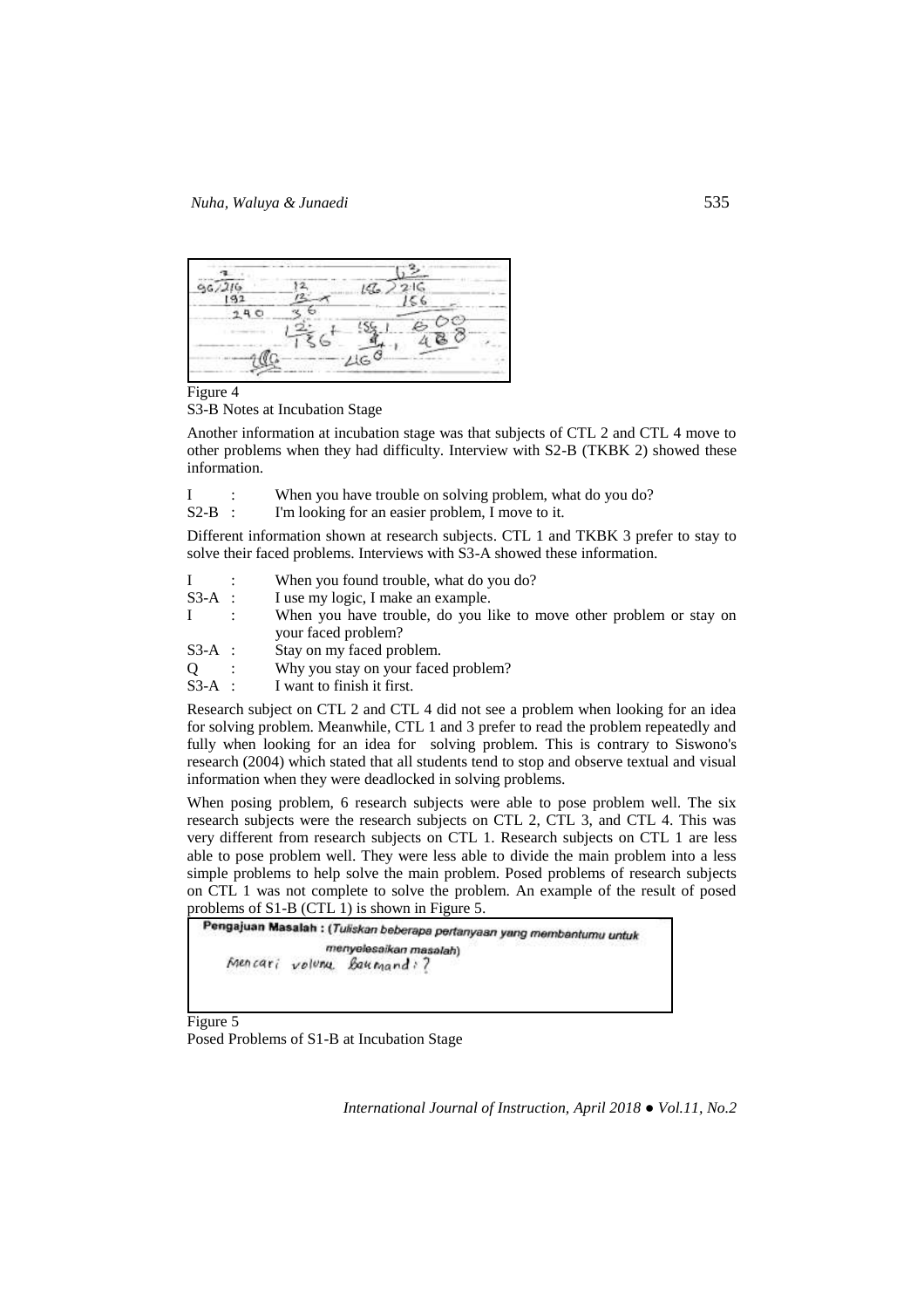### *Mathematical Creative Process at Illumination Stage*

At illumination stage, research subject CTL 2, TKBK 3, and CTL 4 were able to solve problems with many ways (flexibility), problems with many solutions (fluency), and problems with unusual solutions (novelty) well. Meanwhile, research subjects on CTL 1

could only solve fluency problem.<br>Penyelesalan Masalah : (Selesaikan masalah dari pertanyaan yang kamu ajukan) Volume =  $2, 16 x$  $8 - 8 - 8$  $M$ <sup>ard</sup> $t$  $1, 2, 1, 1, 8$  $0.72$  $216$  m Uolome autriv  $16$  $0.719.$ m Cara Penyelesaian Lain : (Carilah cara penyelesaian lain)  $P.R.A.A.1/3 0.6$  $: 1, 2, 1, 1, 8, \frac{1}{8}$  $112.1.04$  $0,72$  m<sup>3</sup>

Figure 6

#### Solution of S1-B at Flexibility Problem

Figure 6 showed that S1-B is not able to solve flexibility problem well. S1-B could not find any idea to solve problem in second way. The second way idea just repeats the first way. This was relevant with Siswono's research (2004) which stated that the more creative groups are able to get the idea and able to solve problem well.

### *Mathematical Creative Process at Preparation Stage*

At verification stage, there are three different ways of testing solution. First, research subjects check back 2 ways of solving problem whether producing same solutions. Research subjects who had been able to solve flexibility problems would directly check back 2 ways of solving problem whether or not it produced the same solutions. This way was done by research subjects on CTL 2, 3, and 4.

The second solution test was to test solution by looking back the core of problem and comparing it to solution. This way was done by research subjects on CTL 2. The last solution test was to check whether there were errors in every step of solving problems. This way was done by all subjects of research. Information of second and third tests are colected just from interviews data on research subjects. During lesson, it was difficult to find these data. Interview with S2-B is presented as follows.

I : When you solve the problem, did you check your answer?

S2-B : First, read the problem again then the answer is checked again and compare it with the problem. The checking is for calculating.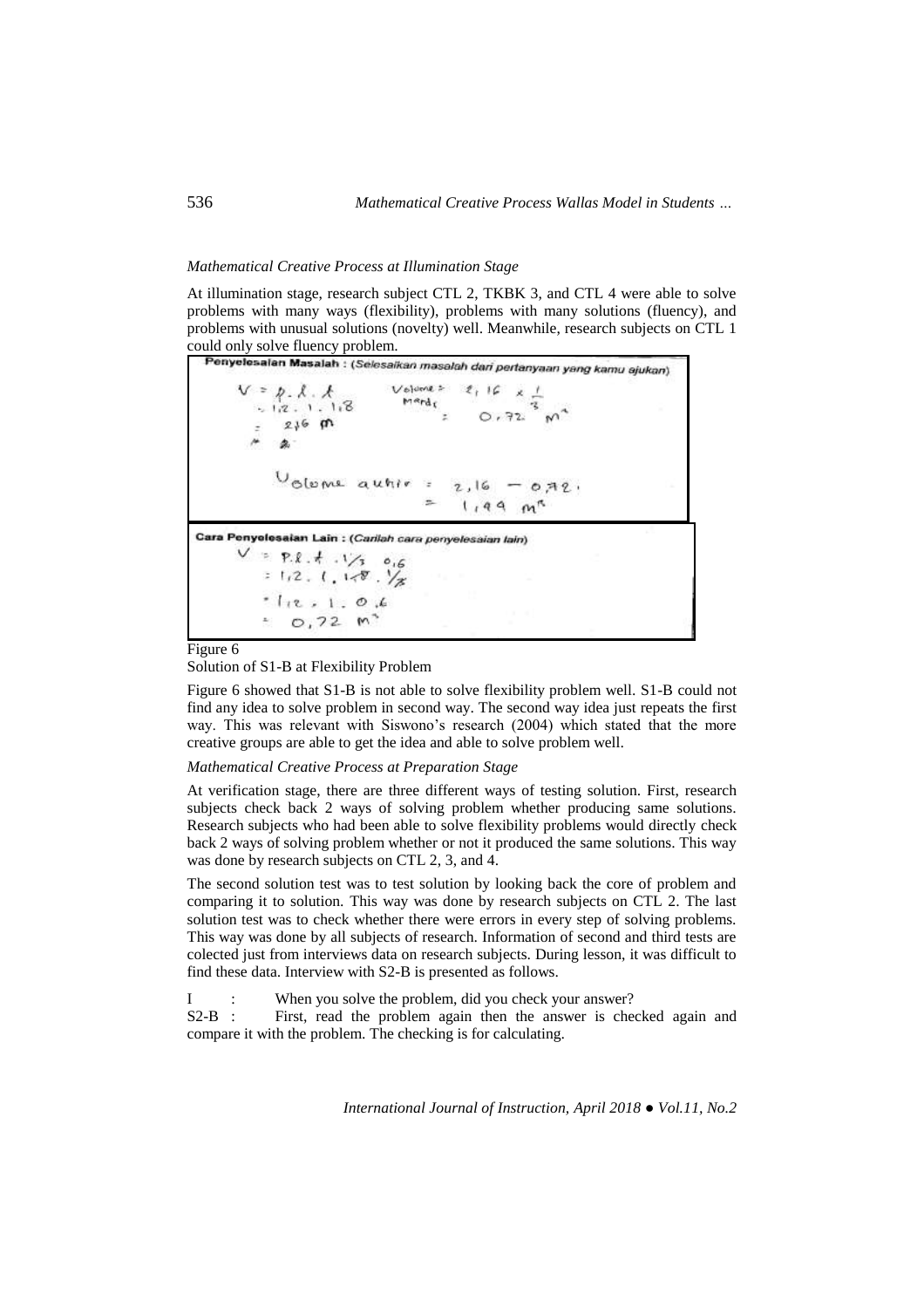### **CONCLUSION**

as follows.

- (1) Students' mathematical creative thinking level before the implementation of Problem Posing Model with Lesson Study Approach in the Digital Class is in the range of CTL 1 to CTL 4, they are 4 students on CTL 4, 20 students on CTL 3, 2 students on CTL 2, and 6 students on CTL 1.
- (2) Problem Posing Model with Lesson Study Approach in Digital Class had quality to improve creative thinking.

The pattern of students' mathematical creative Wallas Model at (a) preparation stage, all research subjects were able to state the core of problem correctly and select relevant information to solve the problem; (b) incubation stage, different information on each CTL in finding ideas for solving problems, (c) illumination stage, research subjects on CTL 2, CTL 3, and CTL 4 were able to solve flexibility, fluency and novelty problems well while research subjects on CTL 1 solved fluency problems only, and (d) verification stage, there are 3 ways of testing solution done by research subjects, they were checking 2 ways of solving problems whether making the same result, looking back at the core of the problem and comparing it with the solution, and examining whether or not there is an error in every step of problem solving steps.

#### **REFERENCES**

Arnyana, I. B. P. (2006). Pengaruh Penerapan Strategi Pembelajaran Inovatif pada Pelajaran Biologi Terhadap Kemampuan Berpikir Kreatif Siswa SMA. *Jurnal Pendidikan dan Pengajaran IKIP Negeri Singaraja* 3, Retrieved from <http://www.academia.edu/download/40868182/belajar.doc>

Astra, M., Umiatin, & Jannah, M. (2012). Pengaruh Model Pembelajaran Problem Posing Tipe Pre-Solution Posing terhadap Hasil Belajar Fisika dan Karakter Siswa SMA. *Jurnal Pendidikan Fisika Indonesia* 8, Retrieved from [http://journal.unnes.ac.id/nju/](http://journal.unnes.ac.id/nju/%20index.php/jpfi/article/%20download/2153/2247)  [index.php/jpfi/article/ download/2153/2247](http://journal.unnes.ac.id/nju/%20index.php/jpfi/article/%20download/2153/2247)

Creswell, J. W. (2009). *Research Design: Pendekatan Kualitatif, Kuantitatif, dan Mixed*. Yogyakarta: Pustaka Pelajar.

Doig, B., & Groves, S. (2011). Japanese Lesson Study: Teacher Professional Development through Communities of Inquiry. *Mathematics Teacher Education and Development* 13(1), Retrieved fro[m http://files.eric.ed.gov/fulltext/ EJ960950.pdf](http://files.eric.ed.gov/fulltext/%20EJ960950.pdf)

Fernandez, C. (2002). Learning from Japanese Approaches to Professional Development. *Journal of Teacher Education* 53(5), Retrieved from [http://internationalteachercert.wiki.educ.msu.edu/file/view/Japanese%20approaches%20to%](http://internationalteachercert.wiki.educ.msu.edu/file/view/Japanese%20approaches%20to%20PD%20(Fernandez).pdf) [20PD%20\(Fernandez\).pdf](http://internationalteachercert.wiki.educ.msu.edu/file/view/Japanese%20approaches%20to%20PD%20(Fernandez).pdf)

Gonzalez, G., & Deal, J. T. (2017). Using a Creativity Framework to Promote Teacher Learning in Lesson Study. *Thinking Skills and Creativity*, Retrieved from [http://www.sciencedirect.com/ science/article/pii/S1871187117301074](http://www.sciencedirect.com/%20science/article/pii/S1871187117301074)

Guskey, T. R. (2010). Lesson of Mastery Learning. *Educational, School, and Counseling Psychology Faculty Publications* 14, Retrieved from [http://uknowledge.uky.edu/cgi/viewcontent.cgi? article=1011&context=edp\\_facpub](http://uknowledge.uky.edu/cgi/viewcontent.cgi?%20article=1011&context=edp_facpub)